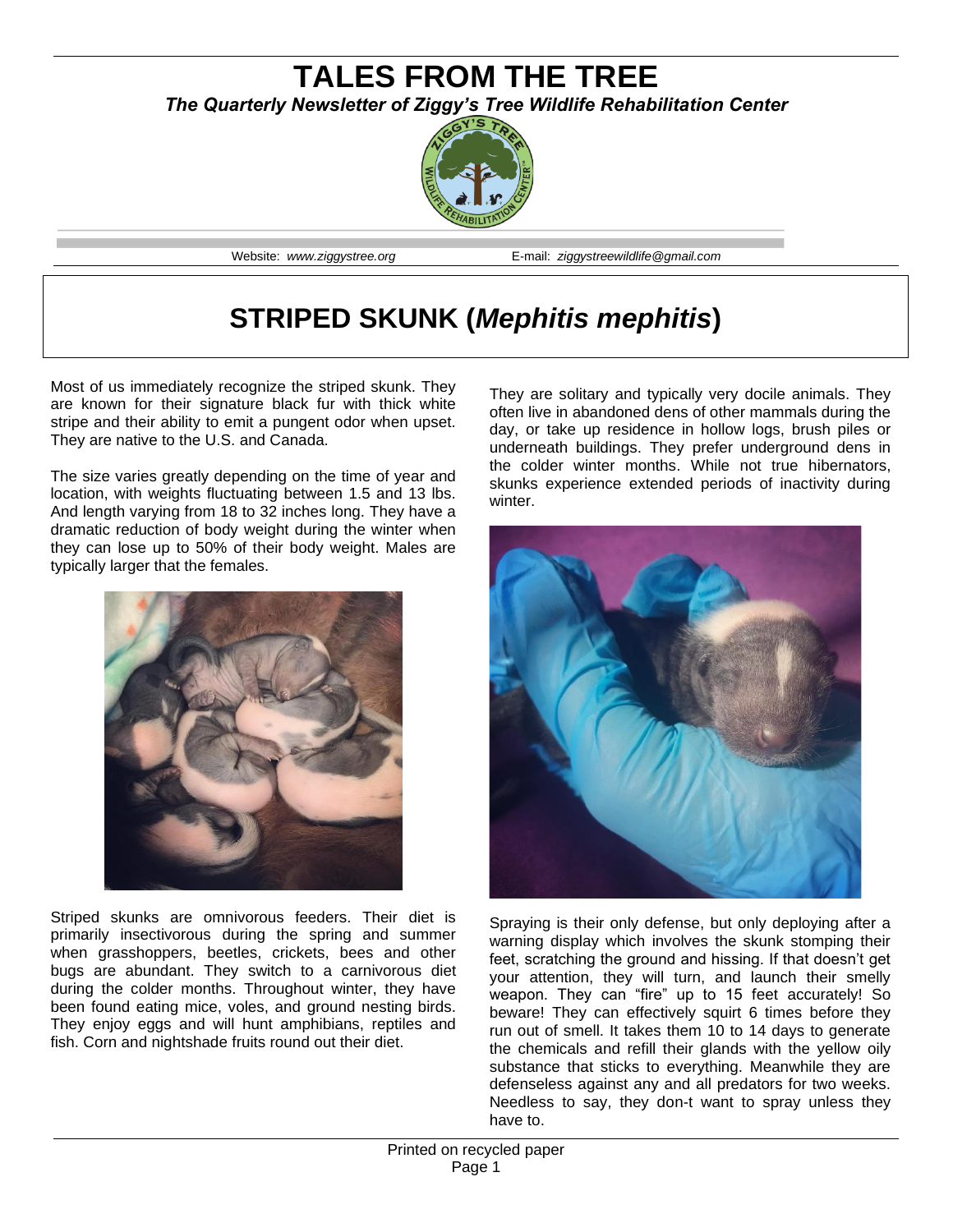Male striped skunks breed with multiple females and are rejected by the female after mating. Females typically give birth once a year, with breeding occurring between February and April.

In some cases, a secondary breeding period will occur in May in the event the first litter was lost. After a gestation period of 59 to 77 days, a litter of two to ten skunks are born. The young are called kits or kittens. They are born helpless with eyes opening at about 3 weeks and weaning occurring at 6 to 7 weeks. Once weaned, skunks will follow their mother in single file and learn to forage and hunt. There is a high mortality rate among skunks, many do not survive past their first year. Young striped skunks reach maturity at about 10 months.

They are nocturnal, but mothers may be seen out on an overcast day foraging with their young.

The average lifespan is 7 years in the wild and can live up to 10 years in captivity.

Their major predators are hawks and owls



We've admitted our first skunks of the year after completing construction of caging specifically for the little stinkers. We're very grateful to our friends at Harmon Wildlife for providing neonatal (newborn) care for the group we currently have on-site as well as another litter that will be on their way to us soon while construction was underway. We'll have these youngsters in care for a couple of months while they grow and mature.

*Photo credit:*

*Juniper Russo (page 1) Angela Hensley (page 2)*

For assistance with orphaned or injured mammals or general questions about mammals, text Angela at 615-631-2205.

For assistance with orphaned or injured birds or general questions about birds, text LouAnn at 931- 841-9781.

For assistance with injured turtles, text Rachel at 615- 587-2977.

*Looking for a project for your scout troop, church, school or civic group? We'd love to have more squirrel nest boxes, and could also use small bluebird or woodpecker boxes to use with our young cavity nesting birds. Contact us for more information.*

#### **KROGER COMMUNITY REWARDS**

Thanks to our 81 participating families in the Kroger Community Rewards program, we've received our 1<sup>st</sup> quarter check for \$347.68 The funds we receive annually through this program are now covering approximately 5 weeks of our operating costs.

If you shop at Kroger and would like to support us through this program, just go on-line to *www.kroger.com/community rewards*, and enroll your rewards card, selecting Ziggy's Tree as your charity. You still get gas points and discounts – and Kroger donates money to us!

Don't have an e-mail address or computer access? You can still sign up. Just call 1(800) KROGERS, OPTION 3 or 1(800)576-4377, OPTION 3.

For privacy reasons, Kroger does not provide names of those who have signed up to support us. So even though we can't thank you personally, please know that we are extremely grateful for your support.

And please ask your friends and family to enroll and support us!

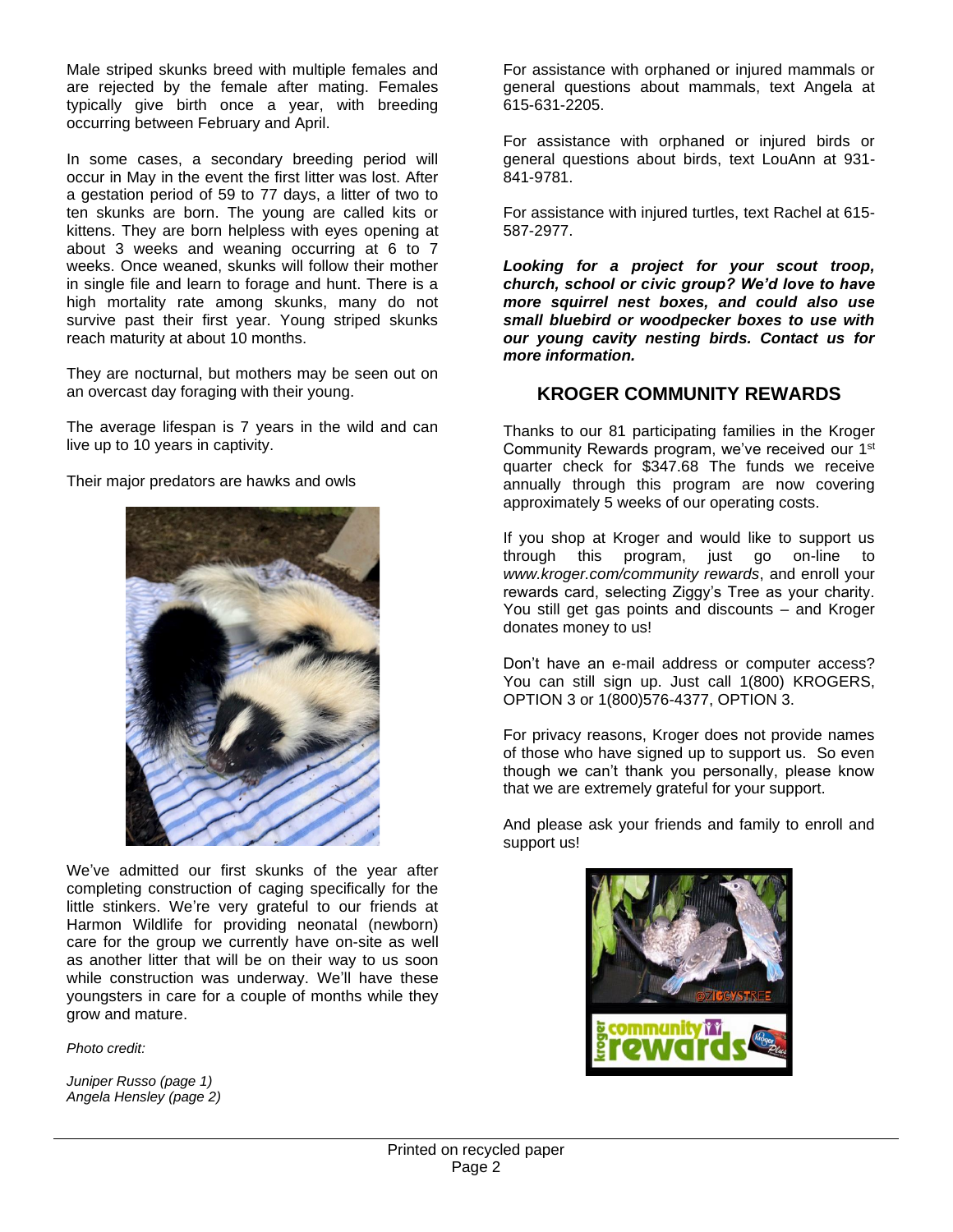# **THANK YOU TO OUR GENEROUS SUPPORTERS!**

(February 2022 through April 2022)

# **WILDLIFE CHAMPION**

# **ADVOCATE**

Banjo Baby Squirrel Fund

## **SUSTAINING**

Sharon Butcher Karen Dean Deborah Trimble Lisa Stetar

### **SUPPORTING**

Amy York \* Debbie Bomar \* Julie Wotruba Angela Bechtel \* Ann Gildemeister Bob & Star Eaker \* Ashley Vaughns Robin Mitchell \* Catherine Hayward Chrisanthi Zotos

#### **FAMILY**

Daniel Pleasant \* Jacqueline Goldberg \* Samantha Schultz Terri Templeman \* Cheryl Powell \* Linda Foster Renee & Tony Halterlein \* Callie Malphnus \* Susan Shawl

#### **INDIVIDUAL**

Donna Edwards \* Vera Micklash

#### **VETERINARIANS**

Pet Medical Center \* Airport Animal Clinic Creekwood Veterinary Hospital

#### **IN-KIND & CASH DONATIONS**

Charles Parish \* Xavier Johnson \* Lisa Seals Cari Boles \* Crystal Dunn \* Mindy Quick Hannah Tritschler \* Debbie Wallace

### **IN MEMORY**

Rachel Harwell by Ruth Ann Henry Ann & Jerry Savage by Ruth Ann Henry Ron Lee by Ruth Ann Henry

# **2022 RELEASES**

#### **FEBRUARY**

1 American Robin 1 Eastern Screech Owl

### **MARCH**

1 American Robin 1 Northern Cardinal

### **APRIL**

1 Canada Goose 1 Northern Cardinal 1 Killdeer (reunited with family) 14 Eastern Gray Squirrels

### **SUPPORT ZIGGY'S TREE**

- Become a member just complete the application on the back of this newsletter, or visit our website to download and print an application.
- Give a gift membership to a friend!
- Purchase items from our wish list.
- Donate newspapers (we use those to line cages and cover the tables under the cages)
- Contact us about volunteer opportunities, such as transport, animal releases, administrative/office work, fundraising, board membership or contributing to our newsletter
- Like us on Facebook and stay updated on releases, admissions and other news.
- Invite us to speak to your church or civic group we love to tell people about the work we do!

### *Check our website at www.ziggystree.org for other ways you can support us!*

#### **WISH LIST**

- Gift cards (grocery store, Lowe's, Home Depot, Tractor Supply)
- Canned or frozen mixed vegetables
- Heating Pads (without automatic shut-off)
- Nuts (pecans, walnuts, acorns)
- Fresh Vegetables (broccoli, carrots, kale, sweet potatoes, zucchini, apples)
- Paper Towels, Facial Tissues, Toilet Paper
- Unscented laundry detergent
- 24, 36 or 48 inch Bungee cords

Text us at 615-631-2205 or 931-841-9781 to arrange to drop off any of the above items.